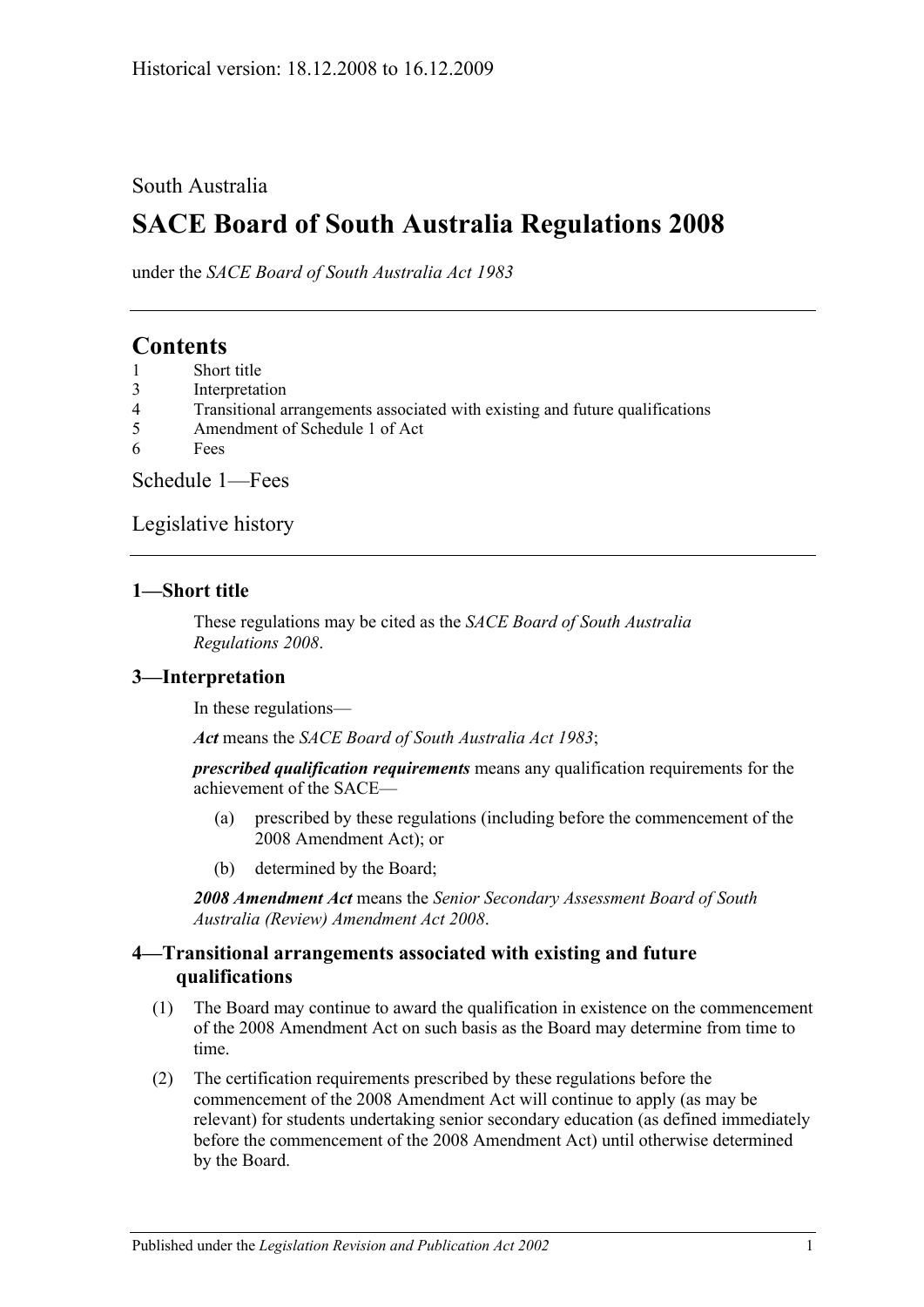- (3) All approvals given or other steps taken by the Board before the commencement of the 2008 Amendment Act (and still having force or effect immediately before that commencement) will continue to have effect in all respects on and after that commencement unless or until the Board determines otherwise.
- (4) All achievements recognised by the Board before the commencement of the 2008 Amendment Act (and being so recognised at the time of that commencement) will continue to have effect in all respects on or after that commencement (unless the Board has valid grounds to revoke the recognition of an achievement in a particular case after that commencement).

#### <span id="page-1-0"></span>**5—Amendment of Schedule 1 of Act**

Clause 1 of Schedule 1 of the Act is amended by—

- (a) deleting paragraph (h) and substituting:
	- (h) the Association of Independent Schools of South Australia—Secondary/Combined Heads Committee;
- (b) after paragraph (v) inserting:
	- (w) the Association of Independent Schools of South Australia Incorporated.

#### <span id="page-1-1"></span>**6—Fees**

- (1) The fees set out in [Schedule 1](#page-1-2) are payable to the Board.
- (2) The Board may, in appropriate cases, waive or reduce fees that would otherwise be payable under these regulations.

## <span id="page-1-2"></span>**Schedule 1—Fees**

| $\mathbf{1}$   | <b>Registration fee</b><br>For registration as an assessment centre of an educational<br>institution not in receipt of financial assistance from the State                                                                                                                                                                     | \$1 611.00 per year   |
|----------------|--------------------------------------------------------------------------------------------------------------------------------------------------------------------------------------------------------------------------------------------------------------------------------------------------------------------------------|-----------------------|
|                | (Registration entitles the institution to services similar to that<br>extended by the Board to educational institutions in receipt of<br>financial assistance from the State.)                                                                                                                                                 |                       |
| $\overline{2}$ | <b>Student fee</b><br>For enrolment for assessment and certification of completion of<br>prescribed certification requirements by a student of an<br>educational institution not in receipt of financial assistance from<br>the State or a full fee paying overseas student (within the meaning<br>of the Education Act 1972)— |                       |
|                | in the case of a student at Year 11 level<br>(a)                                                                                                                                                                                                                                                                               | $$215.00$ per student |
|                | in the case of a student at Year 12 level<br>(b)                                                                                                                                                                                                                                                                               | \$480.00 per student  |
| 3              | Late enrolment fee<br>For enrolment of a student for assessment of completion of<br>prescribed certification requirements after the closing date for<br>receipt of enrolments set by the Board in any year                                                                                                                     | \$83.00 per student   |
| 4              | <b>Clerical check fee</b><br>For checking, at the request of a student, the clerical processes<br>and procedures involved in determining a result in a subject                                                                                                                                                                 | \$9.70 per subject    |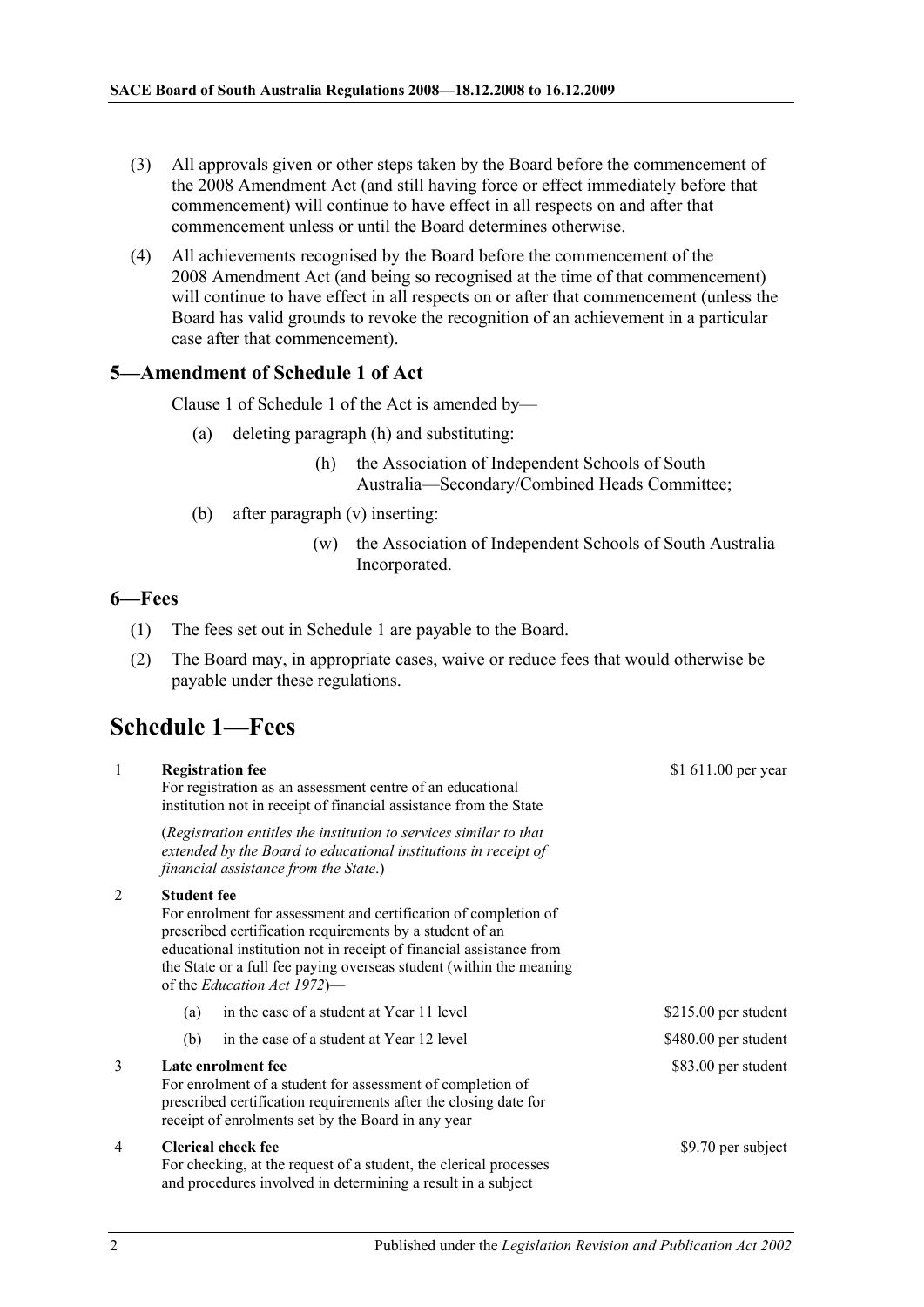| 5 |                                                                                                                         | Candidate record fee<br>For access to information about the contribution of examination<br>marks and moderated school assessment marks to the final result<br>of a Year 12 level subject | \$8.40 per subject                                          |
|---|-------------------------------------------------------------------------------------------------------------------------|------------------------------------------------------------------------------------------------------------------------------------------------------------------------------------------|-------------------------------------------------------------|
| 6 | <b>Script access fee</b><br>For access of students to their assessment materials                                        |                                                                                                                                                                                          | \$16.70 per subject                                         |
| 7 | <b>Statement fee</b><br>For a statement or certified record replacing—                                                  |                                                                                                                                                                                          | \$19.60 per record or statement                             |
|   | (a)                                                                                                                     | a statement of results awarded in a specified year; or                                                                                                                                   |                                                             |
|   | (b)                                                                                                                     | a certified record of studies undertaken towards<br>completion of the prescribed certification requirements<br>(SACE Record of Achievement); or                                          |                                                             |
|   | (c)                                                                                                                     | a certified record of results in individual subjects or<br>requirements comprised in the prescribed certification<br>requirements (SACE Statement of Results) issued                     |                                                             |
| 8 | <b>Replacement fee for SACE Certificate</b><br>For a replacement copy of a South Australian Certificate of<br>Education |                                                                                                                                                                                          | \$33.40                                                     |
| 9 |                                                                                                                         | <b>Curriculum statement fee</b><br>For a copy of a curriculum statement                                                                                                                  | \$8.00 if 80 pages or less<br>\$12.70 if more than 80 pages |